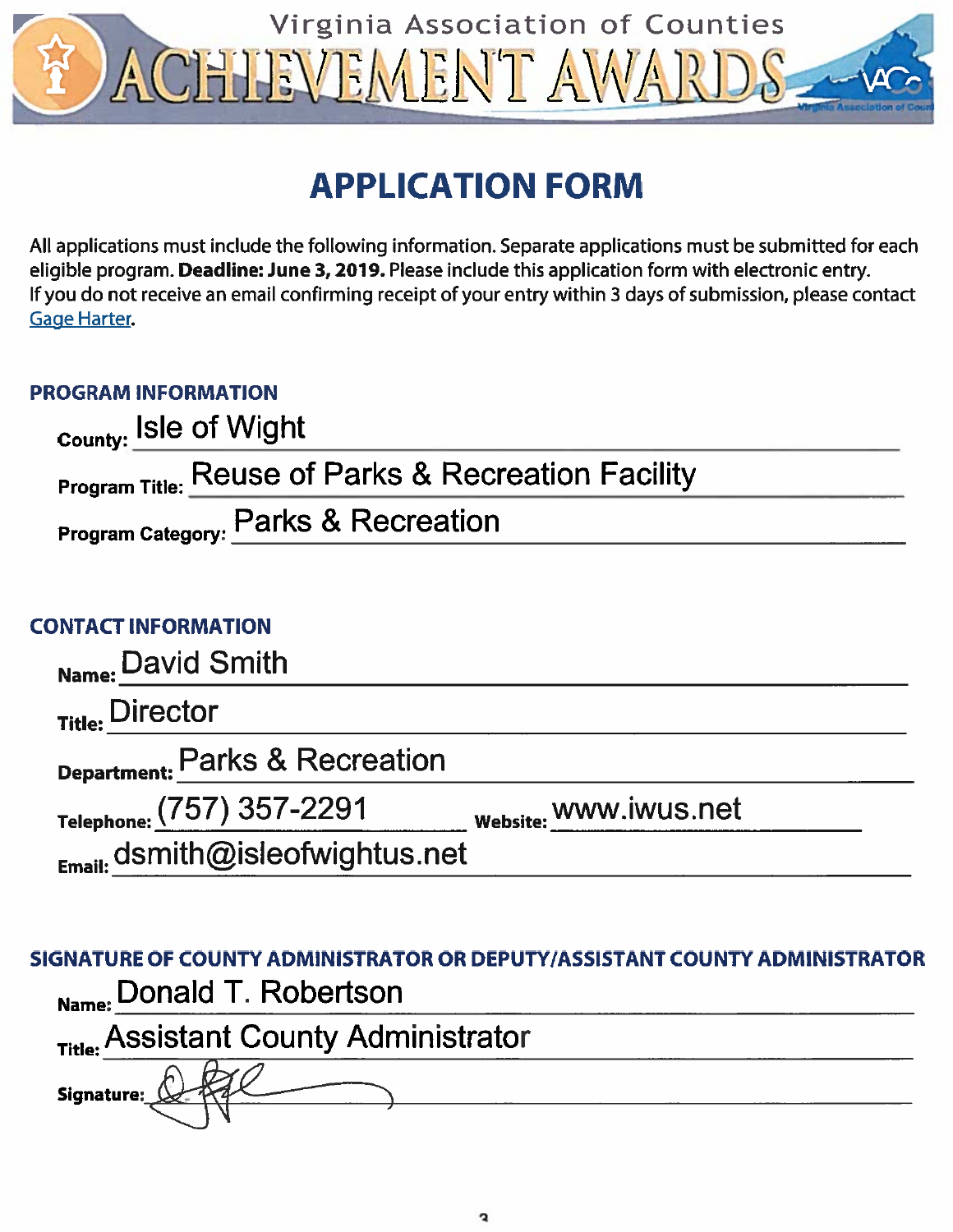## *Executive Summary*

Development of Nike Park began in 1975. The previous year, the Isle of Wight County Public Recreational Facilities Authority had decided that the best use of the former Nike-Ajax missile site was for recreational purposes. The U.S. Army acquired the privately-owned farmland in the early 1950's. The missile base was operational by 1954 and was one of eight bases in the Norfolk Defense Area designed to protect Hampton Roads from incoming Soviet bombers delivering nuclear bombs. The site was obtained by Isle of Wight County from the United States General Services Administration through the Federal Surplus Property Program.

The park was expanded and grew to include recreation and programming. In December 1997, the Isle of Wight County Board of Supervisors dissolved the Isle of Wight County Public Facilities Authority and created its Department of Parks and Recreation. Today the hundred plus acre park offers various recreational activities featuring softball and soccer fields, basketball and tennis courts as well as picnic areas, nature trails, mountain bike trails, a skatepark, playgrounds, canoe-kayak launch, fishing piers, senior center and recreation hall.

The Parks and Recreation Department Administrative Office is also located on site at Nike Park. The Administrative Office building as well as the Senior Center, Recreation Hall and Arts and Crafts studio are all former military facilities such as former barracks and mess hall facilities used previously by military personnel.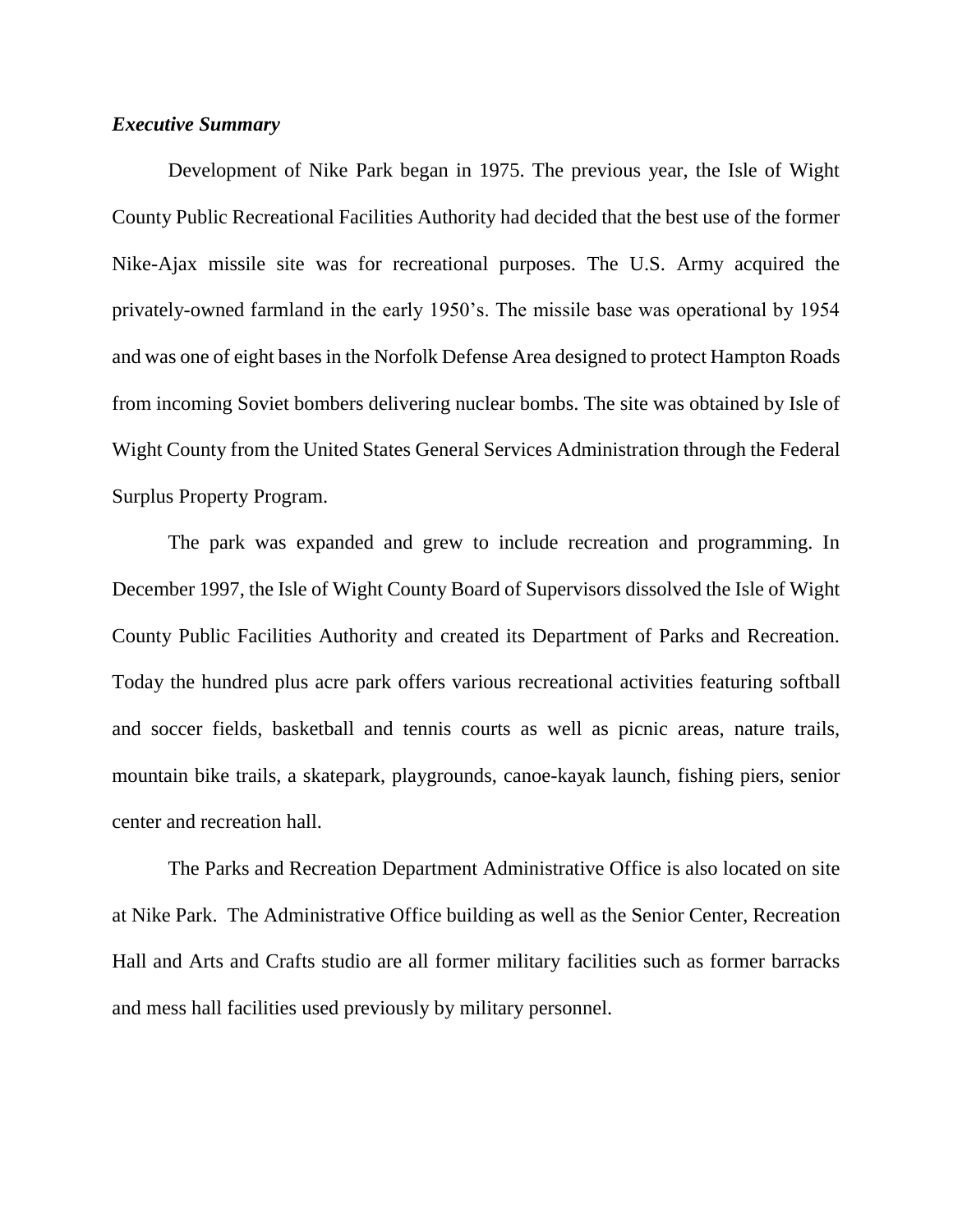# *Brief Overview*

The majority of recreation activities take place at Nike Park, and as such, the Parks and Recreation Department Administrative Office is located at Nike Park. All full time Parks and Recreation Department staff report to Nike Park. Six staff previously maintained office hours at the Administrative Office and two more staff were housed in the Recreation Hall in a make shift office set up.

Nike Park contains the Administrative Office, Recreation Hall, Senior Center, Arts and Crafts studio and the park maintenance compound in addition to the park restroom facilities and recreation amenities. The Administrative Office, Recreation Hall, Senior Center and Arts and Crafts studio are original military structures that were built in the mid 1950's. The Senior Center underwent restoration in the Fall of 2015 with plans for renovation of the Recreation Hall and Arts and Crafts studio planned for the future.

Not only is Nike Park a hub for recreation activities in the County, but the Administrative Office is the central location for program registration and information gathering for the public. The majority of visitor contact with parks and recreation from the public is initiated at the Administrative Office and continues throughout the relationship with patrons as regular return visits for registration, activity meetings and discussions and inquiries with staff occur on a routine basis.

Insurance funds as a result of a destructive fire at another recreation facility have provided the provision for the improvements to the facilities at Nike Park. These funds have been well spent as public feedback has been very positive across the board from projecting a professional service image to the provision of comfortable and serviceable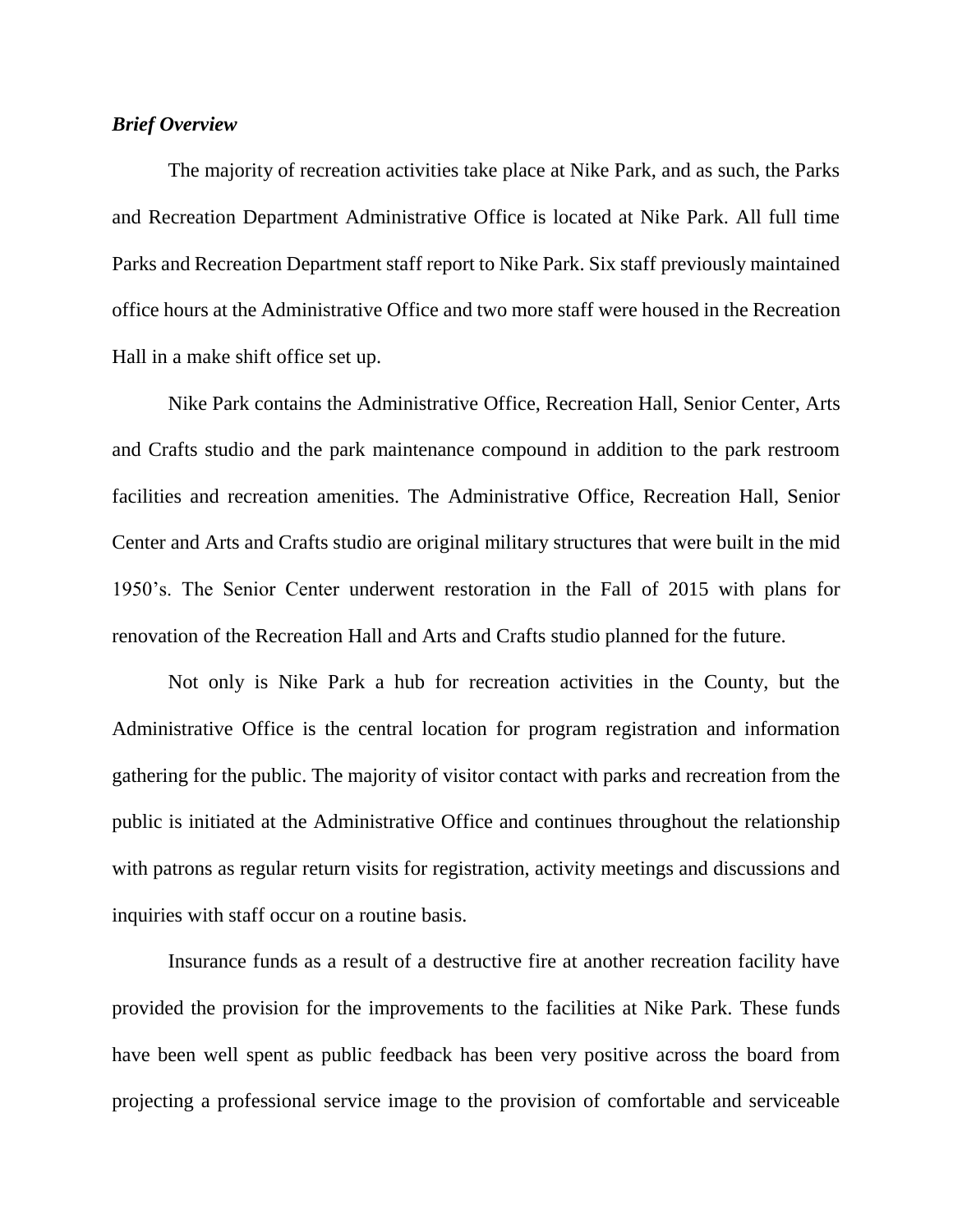facilities to the patrons. The morale and image of park personnel have also benefited. Staff have gained a sense of professional status as evidenced by improved customer service. Staff have a gained a sense of buy in from the County and their perceived importance as a result of the improved working conditions.

#### *Problem, Challenge or Situation*

Since Parks and Recreation staff have operated at Nike Park, they have operated from an administrative office which presented multiple challenges. The Administrative Office was outdated and extremely cramped. Phone and internet service interruptions occurred on a regular basis. The heating and air condition system was inefficient and office space was small, three Recreation Specialists operating within a 12' x 16' office, and the layout was not customer service friendly.

The building also did not allow for all the administrative and program staff to be housed under one roof, as two staff had offices located in the recreation hall. The Administrative Office also, did not allow for any conference or meeting space. With the previously mentioned insurance funds, the Parks and Recreation Department set plans to renovate the Administrative Office, Recreation Hall and Arts and Crafts studio. It was decided that the building closest to the parking area would be the first to be renovated and that once renovation was completed, would serve as the Administrative Office.

In an effort to conserve funds and provide for all the working details of the staff, it was decided that the Isle of Wight County General Services Department would perform the renovation. This caused the project to take longer, as the General Services staff had to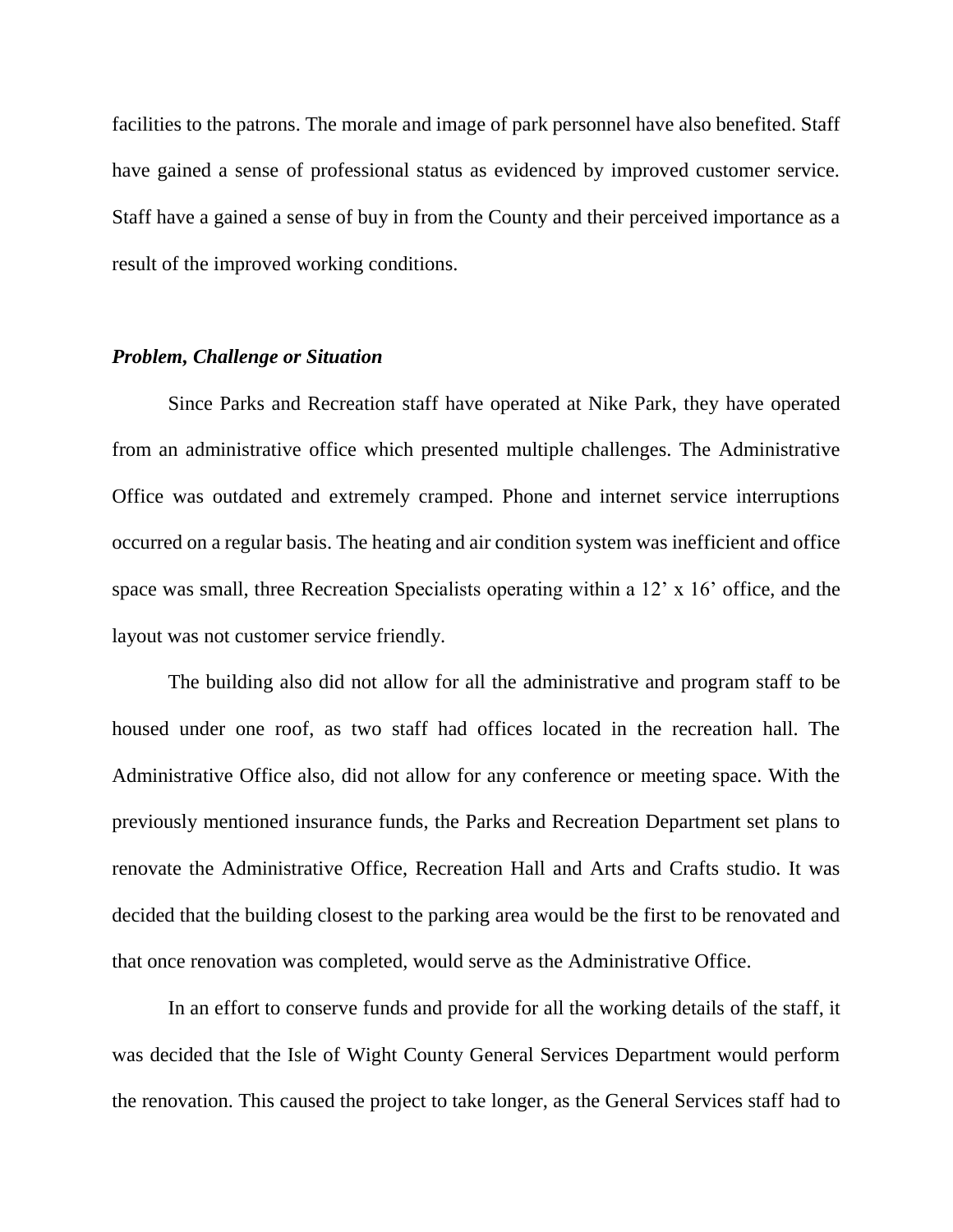maintain other County duties but created for great working communication and department relationship building between Parks and Recreation and General Services.

#### *Implementation*

The Parks and Recreation Department had several objectives with the renovation of the Administrative Office building. First, was the need for a professional office setting that provided an exceptional customer service operation. This was accomplished by providing a customer service center at the office entrance. The Administrative Assistant is able to greet each visitor within an accommodating lounge area complete with seating and television viewing for visitors. Television viewing can include upcoming parks and recreation programming opportunity promotion or recorded County Board meetings. There are also two conference meeting areas within the building and an accommodating break/lunch room so that staff can enjoy a lunch break while away from their desk without leaving the building.

There was also a need to have all administrative and programming staff under a single roof. There are seven individual offices along with a reception area that allows all eight staff to operate comfortably within the building. The executive team members are located on one side of the building, while the programing staff including the Special Events Coordinator are on the other side. This office set up has provided for excellent working communication between staff.

The Parks and Recreation Department staff have a great deal of pride in their new digs that has resulted in an air of confidence and commitment to professional service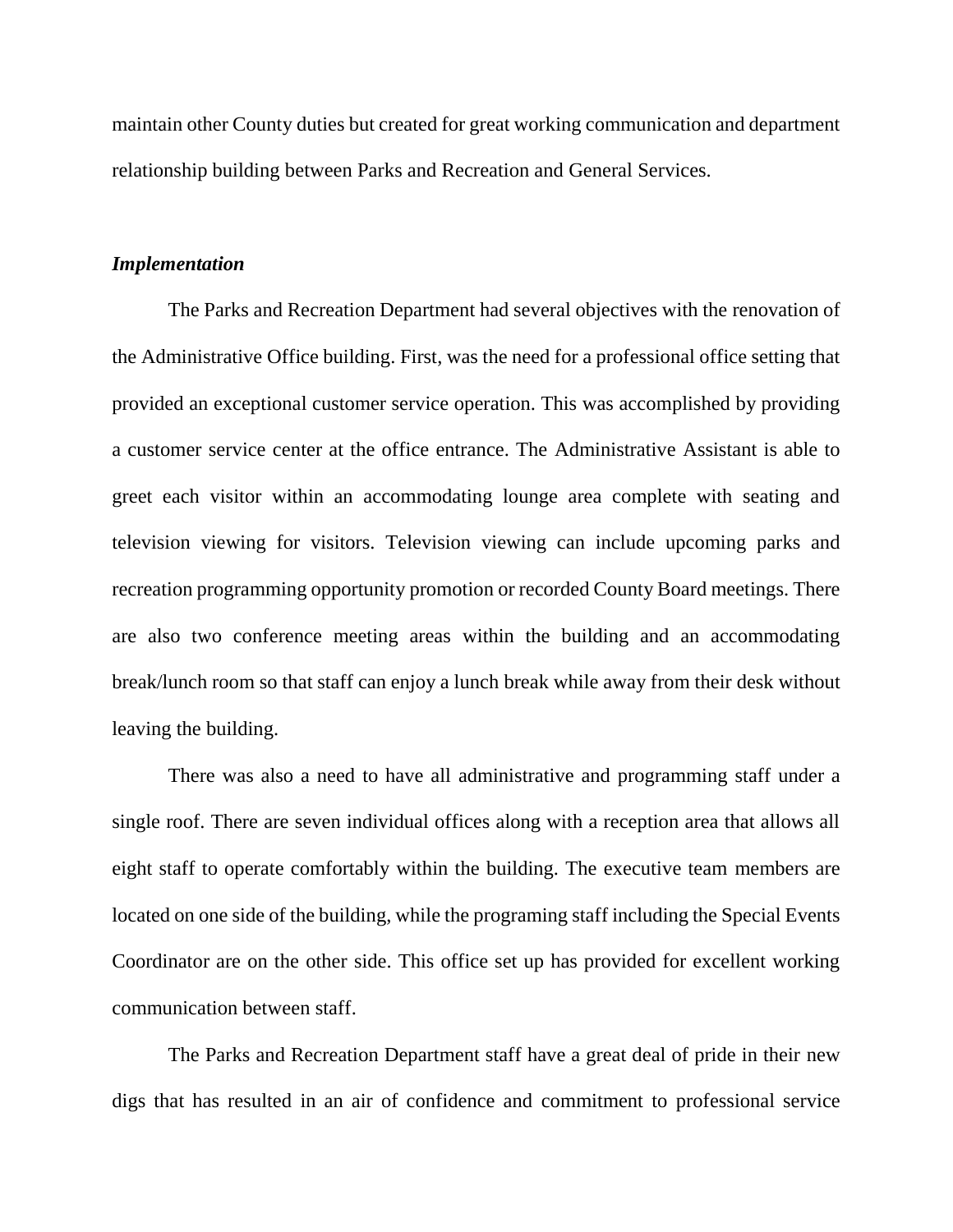expectations by the staff. Traditional park patrons and other department staff have provided rave reviews for the office setting and its operation that continues to raise professional pride among Parks and Recreation Department staff.

Apart from the drywall work, the entire renovation was performed by the Isle of Wight County General Services Department. This included all wall construction, electrical, plumbing, carpeting, ceiling and window work and painting. As mentioned, the renovation took some time, as General Service staff had to perform the renovation while maintaining other various County duties. The Parks and Recreation Department was easily able to accommodate this minor inconvenience in that they were able to continue normal operations within their existing Administrative Office next door to their future one.

## *Finance*

The total cost for the renovation of the Administrative Office building was \$55,750. The entire cost was paid for by the insurance funds previously mentioned. This cost included both the renovation of the building as well as furnishings. Furnishings included office furniture for four of the seven offices, the conference areas and kitchen. This included a microwave, table, chairs and refrigerator for the kitchen. The offices that did not receive new furniture, had relatively new furniture (1-3 years old) brought over from the old office. Furnishing costs also included restroom items, window blinds and awnings for both doors. Security measures were also added to the building with security lighting and key less door entry for after hours. Lighting and floor covering, both tile and carpet were completely replaced. All offices doors were equipped with full length transparent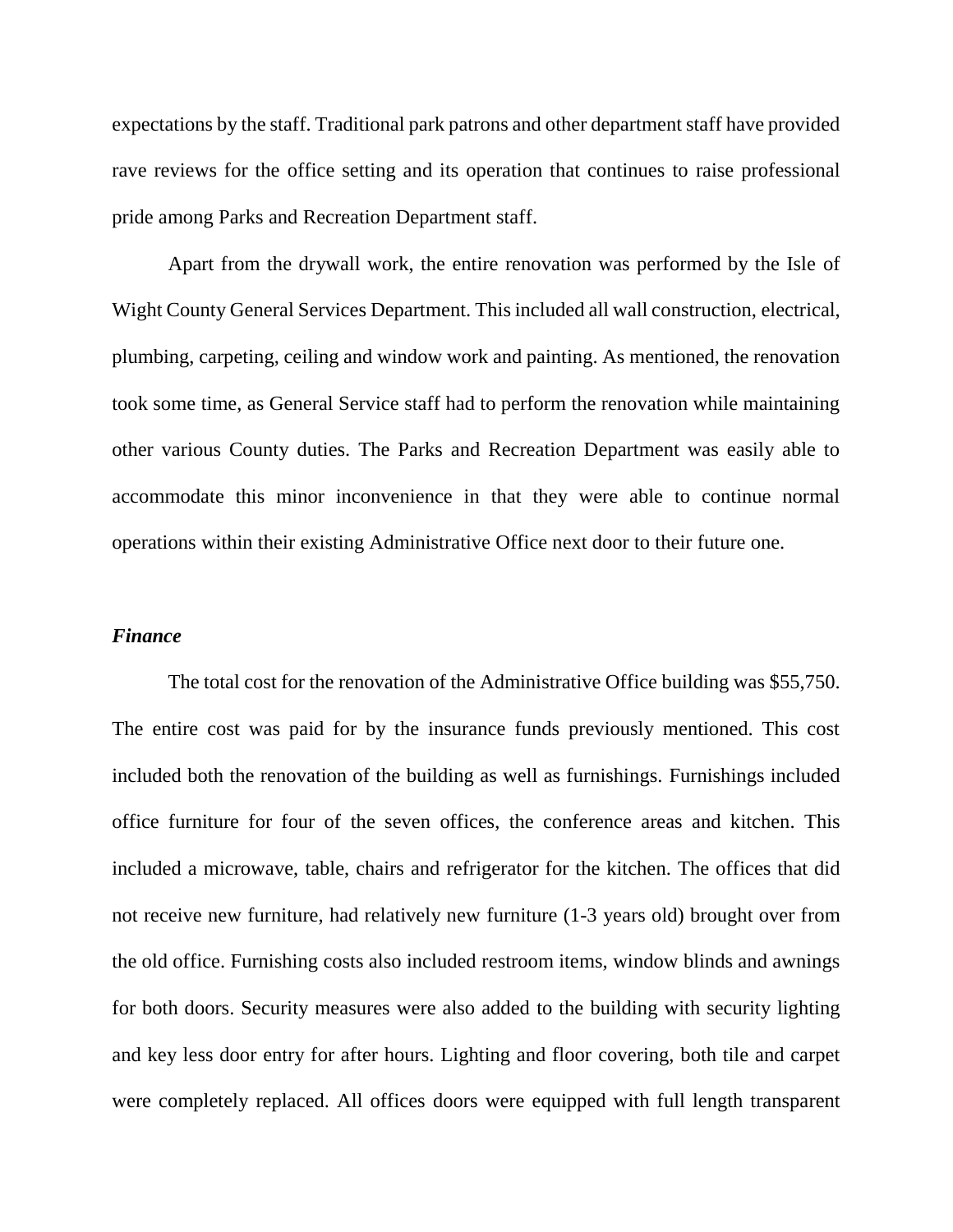glass. Floor and window molding were replaced as well as all the windows in the facility. Finally, a new central heating and air system was placed in the building.

### *Program Results*

The results of the renovation may be hard to measure, but they are very visible. The staff pride in their service delivery is evident on a daily basis. Whether it is the improved office environment or the improved communications from the office layout or having all staff in one building, the team chemistry has dramatically improved. Department staff are working together as a team and staff have a renewed focus on departmental goals and accomplishment. It is as though the department received a fresh brand that has stirred staff to a desire of providing services at a higher standard, both in program and customer service delivery. The office renovation has created an expectation of staff to perform at a higher level, both individually and as a department.

Other County departments have been very impressed with the renovated office and are less resistant to conduct meetings at the park's office. The appreciation and relationship between the Parks and Recreation Department and the General Services Department have especially been strengthened through the project. Long standing patrons have expressed favorable reviews and new patrons do not have an expression of disdain as they enter the Administrative Office. Even the elected officials are impressed with the "new" facility, but they are most impressed with the status of the building with the return of such a low cost, thanks to most of the work being done in house.